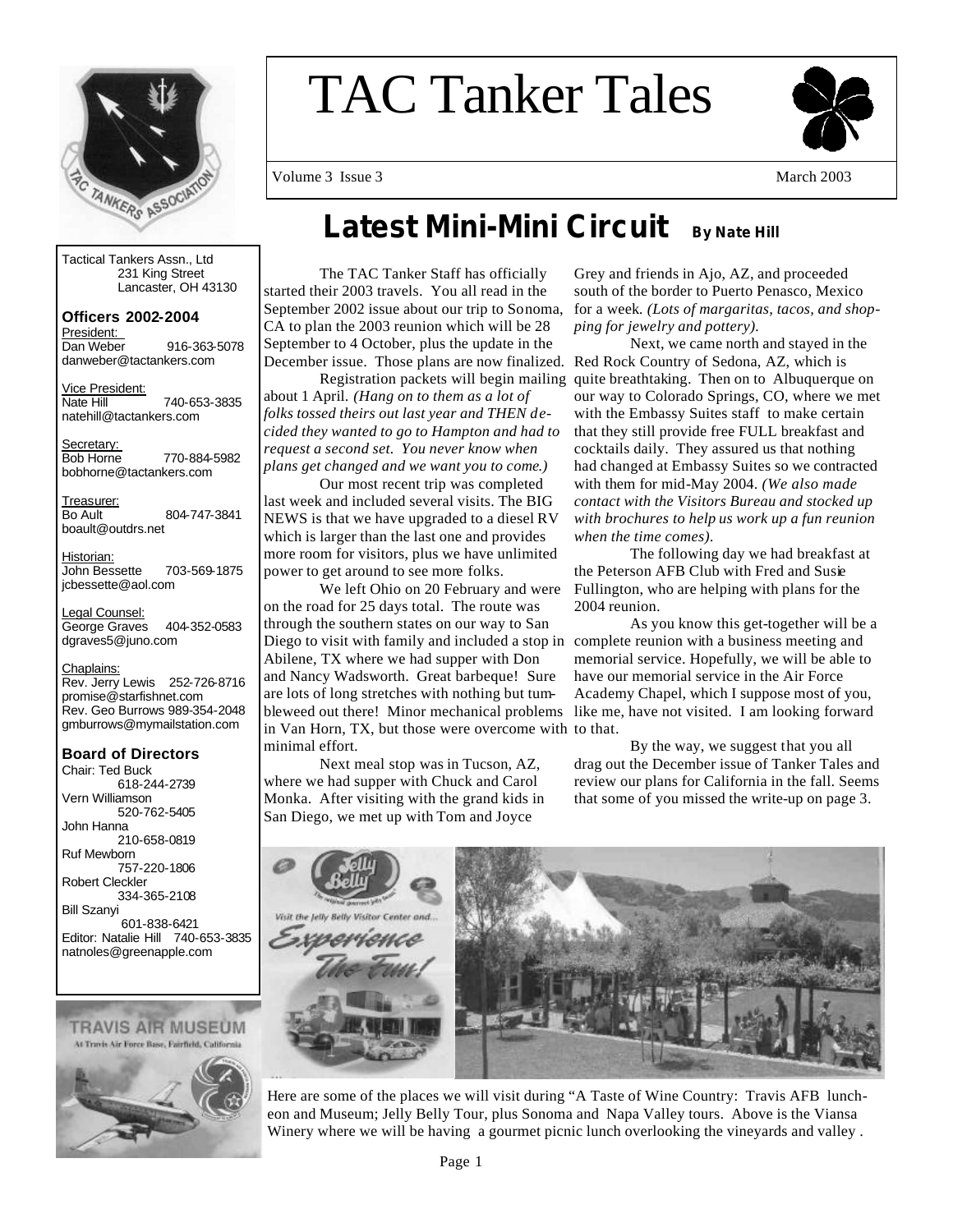# **The President's Corner By Dan Weber**

 For many of us living in the U.S., the month of March means coming out of the doldrums of winter and all the work that it entails shoveling snow. Those of you living in the northeast part of the country have had a hard winter. Some of us have been fortunate enough to enjoy mild winters, as do those of us who have retired to the Sun Belt or are snowbirds. Some of us move on to Hawaii or the Caribbean for a winter holiday. However, the seasons change and soon it will be planting time for those of us who are ranchers and farmers.

 As I write this, Nate and Natalie are visiting the Southwest in their motor home which will include a trip into Mexico to have a few Coronas and perhaps taste a little Tequila. On their return they will be traveling through Colorado Springs to check out facilities for our 2004 reunion. We will read more about that elsewhere in future issues. But one reunion at a time —for sure you will be reading in this issue about the Fall 2003 reunion in Sonoma Valley as the details on that are almost complete.

 Some time ago it was brought to the attention of the TAC Tankers Association that a memorial was being set up at Altus

Œ

#### AFB to commemorate those refueling operators in the USAF who have lost their lives while on active duty. It apparently started out as a memorial for SAC crews but we in

TAC Tankers were invited to join in. Our Historian, John Bessette, provided the Altus group with a list of 29 names of those who were lost in KB-29s and KB-50s. Because we came on late, the memoria l had to be modified to accept our names and it is costing an additional \$685, which we have been asked to contribute. For those of you, especially the refueling operators in our organization, who would like to remember your fellow refuelers, you can send our Treasurer, Bo Ault, a check which will be put towards the \$685 donation. I ask that you pass the word on to others. Information on the memorial site at Altus can be found at the Boomers' web site at www.altusboom.com

 The dedication will be held on 26 April and Titus Owen has volunteered to attend the dedication as the representative from TAC Tankers. We are pleased to have him as our rep. I have asked him to take some photos and we will run them in a future issue of the newsletter.

#### **New Life Members**

Jim Alexander, Seneca SC-427 Willard Anderson, Point TX-622 Daniel Banks, Pahrump NV-431 Bill Bowen, Bessemer AL-427(NewMember) Merrill Brunson, Novato CA-622 Ted Buck, Opdyke IL-429 Lucious (Cal) Butt, Hurlock MD-429 Les Clark, New Carlisle OH-427, 429, 4505 Phillip Collier, Aransas Pass TX-427 Roy Costley, Albuquerque NM-427 Bill Dekker, Fairfield CA-421 James DuPont, Satsuma FL-431 Don Durant, Livingston TX-431 Jim Farha, Dixon CA-421 Fred Fitzsimmons, Niceville FL-431 Robert Frazier, Pinehurst NC-429 Fred Fullington, Colorado Springs CO-427 Jim Gamble, Rancho Palos Verdes CA-420 George Ganjon, Millers MD-427 Max Gillaspie, Hampton VA-421,429,420 Don Hall, Gloucester VA-429 John Hanna, Universal City TX-429, 431 Charles Harrell, Albuquerque NM-622,421 William Hays, Montreal MO-420 Charles Huffstutler, Moss Point MS-427 Robert Jones, Boise ID-420 Herb Jube, Tucson AZ-421 Donald Kachuck, Fresno CA-429, 421 Ralph Kelley, Darien CT -421 Kenneth Kruger, Reno NV-622 Jack McCall, Newark DE-431, 421 Edward Moore, Sun City AZ-429, 431 Richard Peters, Las Vegas NV-431k, 421 Gary Pflughaugh, Sherwood AR-421 Millard Ratcliff, Proctorville OH-429,431 (2/ A. Doyle Reid, Georgetown TX-421 Louis Schindler, Canyon Lake TX-421 Ronald F. Smith, Portsmouth NH-622, 431 Al Snyder, Largo FL-421 Earl Spohr, Woodlawn IL-4505 Ronald Sprunger, Canon City CO-420 Robert Stendrup, Ware MA-407 (SAC) Robert Sturdevant, Cynthiana KY-622, 421 Jim Underhill, Newport News VA-427 Woodley Waller, Halifax VA-4505 Jack Ward, Mechanicsville VA-427 Wayne Warner, Southern Pines NC-427 Larry Wood, Las Vegas NV-429 Gary Wood, San Bruno CA-429 Patrick Wooley, Pineville LA-421.622 Frederick Wynn, Bayse VA-429

#### **Welcome New Members**

Gerald Brooks, Woodland Hills CA**-**427 Hugh Baynes**,** Mobile AL-427, 4505 Gerald Dawson, Palm Desert CA-427 Henry (Jim) Rooney, Atascadero CA-421



## **R. O.s Memorial**

 The staff would like to remind all of you of our request for contributions for the Refueling Operator's Memorial which will be dedicated on 26 April 03 at Altus AFB, OK. Titus Owen **will** attend the ceremony as the representative of TAC Tankers. There are 29 names of KB-50 and KB-29 crewmembers who lost their lives while on duty and we all know folks who are among those names. Please send your checks to me or Bo Ault marked for the Altus Memorial.

.<br>コンコース コース コース コース コース コース コース コースコ

 In the last issue (Dec 2002), Historian John Bessette penned a long detailed story about this memorial on page 4.

Nate **National State** Service State State State State State State State State State State State State State State State State State State State State State State State State State State State State State State State State

T, ļ,

> J J J J ļ, Ŋ ļ ļ,

Œ G œ œ

由 Œ 由

#### G

## Planning News!

<u> 2002 - 2003 - 2003 - 2003 - 20</u>

晤 We have officially opened our Clothing Sales Store. Small as it is, many of you have been asking for squadron patches and other items. We have patches for all squadrons and the TAC Tankers except the 427th. Those Æ can be ordered from Gil Switzer (912) 922-0701.

 The patches are all appropriate size for a cap, shirt or jacket. You may order them directly from me and the cost is \$5.00 each which includes shipping. Soon we will have embroidered, long sleeve, denim dress shirts at a very reasonable price (similar to those sold at Hampton).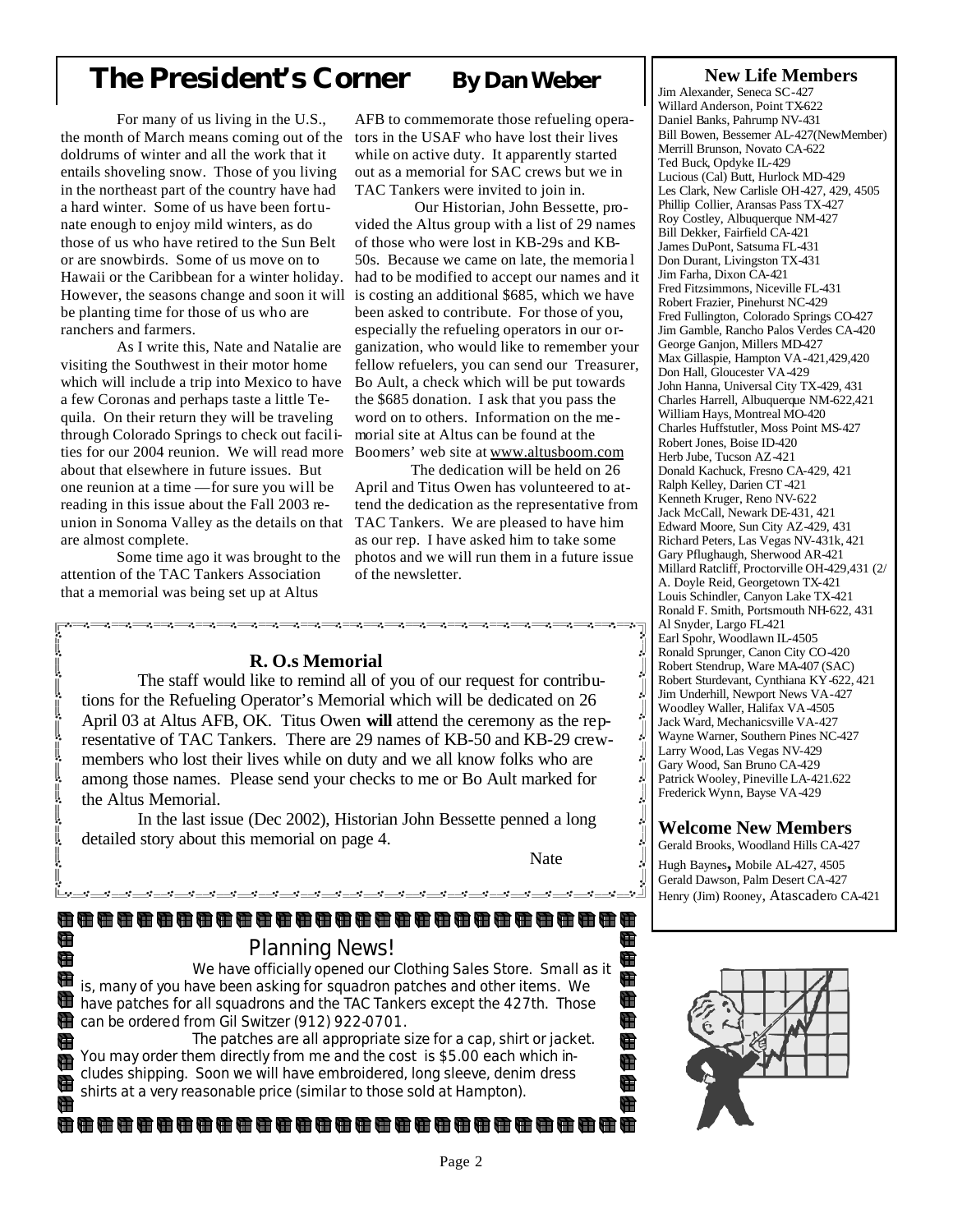## **Historian's Column by John Bessette**

#### Funeral for Harry Stafford of the 420th

 At Arlington National Cemetery, just outside Washington, DC, the weather was cold and the sun shown through a thin gray overcast on Tuesday, 21 January 2003. The earthly remains of Lt Col Harry Stafford, late of the 420th AREFS and the US Air Force, were laid to rest at the place he had long ago designated for them to be.

 I witnessed the ceremony and was especially impressed when I heard that, back in 1937, Harry had visited Arlington when he attended the Boy Scout Jamboree in Washington. Harry had been touched by the place, and often thereafter stated his wishes to be buried there, among our nation's heroes and his many friends and comrades. This past 21 January his family carried out that wish.

 Harry had been born in Sandy Creek, New York, and joined the Army in 1940. His World War II career was spent in combat with an anti-aircraft battalion in Italy, France, and Germany. After the war he transferred to the new Air Force and served as an electronics officer until he retired in 1965.

 He had married Dorothy O'Connell in 1943, and they had four sons, one of whom is a retired AF colonel. After his retirement, they moved to Florida where he taught at the college level. In 1987, they settled in Van Vleck, TX, where they both were very active in local affairs, especially Scouting.

 Harry and Dorothy joined the 420th at England AFB, Louisiana, as it was formed in 1954, and he helped the squadron deploy to RAF Sculthorpe, England. He was a tower of strength at that eventful time. TTA member Maggie Iverson remembers the Staffords fondly and feels their mutual friendship strengthened even more in the years since. The daughter of TTA member Warren Poulson also well remembers the Staffords from the Sculthorpe day (when she was in the third grade).

 All who have known the Staffords also know what a kind, gracious lady Dorothy is. She expressed to me her deep appreciation for the kindnesses shown to her by the 420th and the TTA associations. She remembers us well, and wished us all the very best.

 The ceremony at Arlington concluded, I believe, when a ghostly KB-50 flew silently by, under the gray overcast, and dipped its wings...



# **Updates on TAC Business:**

### **Mac Dill Aircraft Report**

We have talked to CMSgt Santamaria on maintenance progress on our bird. A contract has been arranged for complete exterior cleaning of the KB-50. After cleaning the airframe, it will be repainted and clear coated to stop the corrosion. The Air Force contract is with a civilian firm in the Tampa area and is for about \$25,000. Photo below from May 2001 reunion.



## **The Merry Men From Hampton Just Keep On Going**

*Carel Humme and his Merry Men of the Tidewater Region held a "Practice Meeting on 12 December 02.* 

This is the late after action report on the latest practice meeting. In attendance were Ruf Mewborn (who sponsored the meeting), George Rose (Official Photographer), Bo Ault (Treasurer—who gave an impromptu report, which indicated a stable financial status/ unofficial audit complete), Don Smock, Harve Margulies, Gary Myers, Don Hiemstra, John Morello, Jim Underhill, Maylo MacDonald and Carel Humme (who handled the admin chores).

 It was a luncheon meeting held in the Bray Dining Room of The King's Mill Resort here in Williamsburg. The food was superb and the camaraderie outstanding! We discussed some the old accident reports provided by John Bessette and just generally told war stories and updated our current ailments. We have decided to meet again in May 2003.



#### The Practice Meeting Attendees:

 Back Row: Jim Underhill, Gary Myers, George Rose, Bo Ault, and Don Hiemstra.

 Front Row: Ruf Mewborn, Carel Humme, John Morello, Harve Marguiles, and Maylo MacDonald.

<u>www.www.www.www.www.ww</u>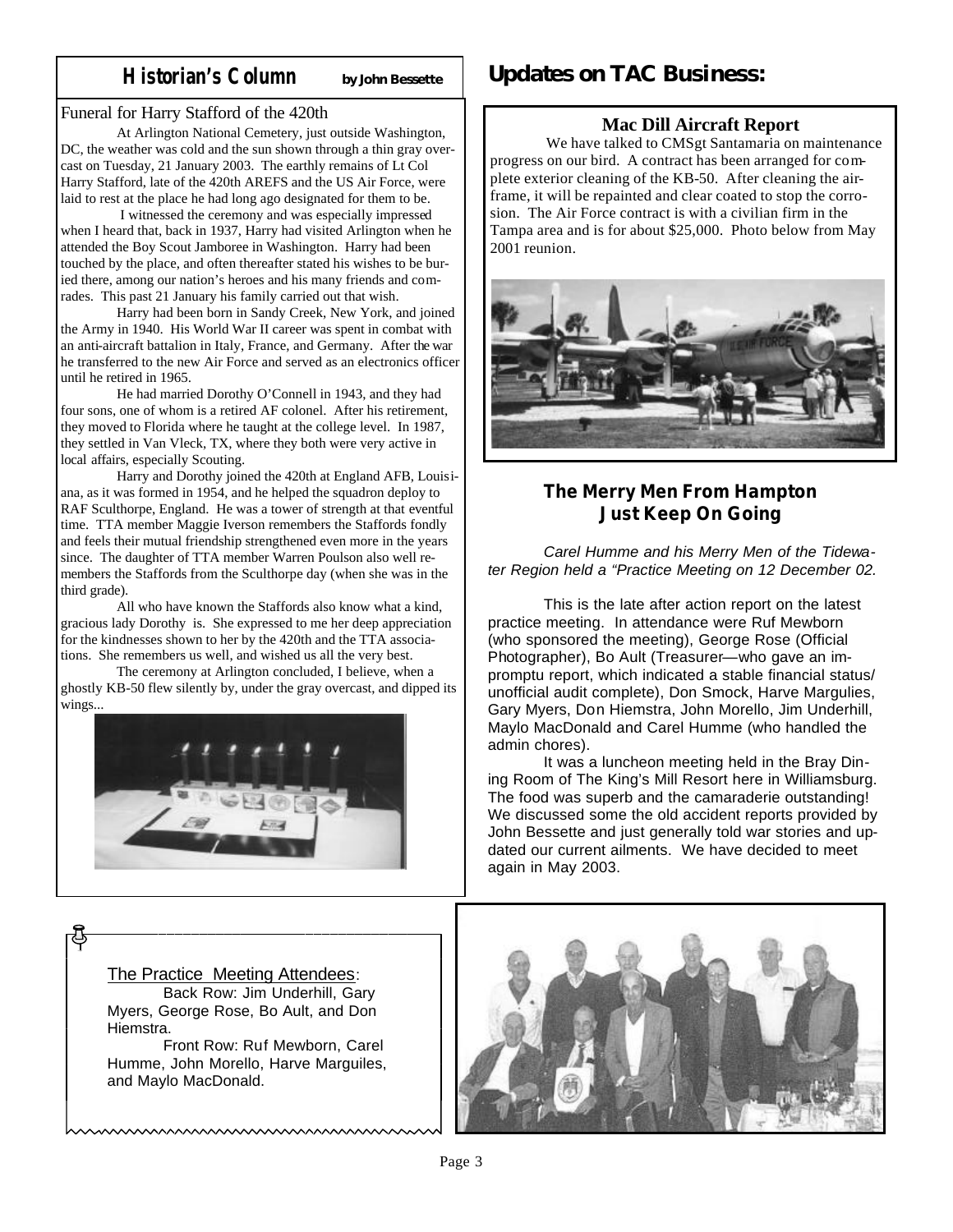## **Letters Received From Our Newer Members**

Editor's Note: Often when a new TAC Tanker application arrives, it is accompanied by a newsy letter about their busy lives during and after their military careers. So... it seemed like it might be interesting to share them.



#### Hugh L. Baynes of Mobile AL (December 2002)

 Dear Nate: I really enjoyed your letter about the TAC Tanker Reunion. I know most of the people you mentioned…

 I was in tankers a lot longer than most people know. I left the 427th and went to TAC as the KB-50 check pilot. That lasted about six months and the Reserve decided to convert 5 Groups from C-119s to C-124s. TAC had a few people that had seen a C-124, but we couldn't find anyone that had flown it. I was sent to Kansas City and took a check ride in a C-124 and became a KB-50/C-124 check pilot. Thank goodness I had eight years flying the C-124 or I would never have passed that check ride. So now I was flying the T-29, C-124 and KB-50s. That went on for about 5 years.

 We started getting rumors that the KB-50 was going to phase out so I went to C-130B/E school and really enjoyed it. I made a few trips with the squadron that moved to Langley, but in a couple of weeks I got orders to go to C-123 school and then to Danang as the commander of the 311th Air Commando Squadron. I can't say I like the C-123, but flying it into the Special Forces out in the jugle was sporty and I really liked the Special forces Troops.

 I left Vietnam in June 1967 and went directly to C-141 school at Tinker AFB, OK. I spent the next six months in school, qualifying in the C-141 and finally got to fly it for about six months. June 1968 came around and I got promoted and assigned as commander of the 28th MAS at Hill AFB., but it was back to C-124s. The squadron was supposed to convert to C-141s in about a year, but AFLC raised the maintenance prices. They decided to disband the squadron due to the increased cost. I went to Okinawa for three years, then to Travis as the Wing LG for a year. I had another year to go and requested Scott AFB as my final assignment and was assigned to a job scheduling airplanes for authorized exercises for all the services. We furnished the airplanes and collected for them. A C-141 was \$2500/hr.

 I retired from Scott and moved to Mobile. I had a house here that I had been renting for 25 years. I finally tore it down and completely rebuilt it. I am living in it now. My wife, Betty, died in October of 1990, so I didn't even work on the house for almost a year. The only family I have left are my daughter and son. . . .

Robert (Bob) G. Benamati of Moreno Valley, CA (February 2001)

————————————

 I attended a 421st AREFS reunion in the early 1990's held in Orlando, FL. and found it very enjoyable. However, haven't attended any since.

My USAF career started in 1958 at Andrews AFB

in the 1001st Special Operations Sqd. On Speckled Trout (KC-135) as a Boom Operator. Late in 1959, I was transferred to the 421st AREFS at Yokota AB, Japan and retrained as a Reel Operator. I spent two years in the unit before rotating back to the states. I spent the next eight years in Special Recon as a Special Equip. Operator on WC-135s/WB-47s/B-52Fs/WC-130Es (McClellan/Eielson/Castle/ Clark/Thailand). I returned to Air Refueling a a KC-135A Boom Operator in 1970 to Wright-Patt AFB, OH, 921st AREFS and spent 5 years and also supported the SEA effort. Rotated to Beale AFB, CA in 1975 to the 924th AREFS and performed Boom Operator duties on KC-135Qs for 5 years. In 1980 was selected for the KC-10 tanker program as one of five Boom Operators to perform initial and follow on test and evaluation of this new tanker. This took me to Barksdale AFB, LA where I was a member of the initial cadre of the first KC-10 Sqd (32nd AREFS). I ended my career at Barksdale as a member of the 1st CEVG (KC-10). I retired as CMSgt in 1984.

 Upon my retirement, I became employed by the McDonnell Aircraft Co., in Long Beach, CA, in the Test & Evaluation group taking part in aircraft certifications both military and commercial (1984-1996). In 1996, McConnell Douglas Aircraft merged with the Boeing Aircraft Co., of which I'm still very much employed in the Test & Evaluation Military group.

 I guess having been an ole Reel Operator and Boom Operator Snuffy couldn't have been all bad.

#### Jack Boehm of Placida, FL (April 2001)

 $\mathcal{L}_\text{max} = \frac{1}{2} \sum_{i=1}^{n} \frac{1}{2} \sum_{i=1}^{n} \frac{1}{2} \sum_{i=1}^{n} \frac{1}{2} \sum_{i=1}^{n} \frac{1}{2} \sum_{i=1}^{n} \frac{1}{2} \sum_{i=1}^{n} \frac{1}{2} \sum_{i=1}^{n} \frac{1}{2} \sum_{i=1}^{n} \frac{1}{2} \sum_{i=1}^{n} \frac{1}{2} \sum_{i=1}^{n} \frac{1}{2} \sum_{i=1}^{n} \frac{1}{2} \sum_{i=1}^{n} \frac{1$ 

 $\frac{1}{2}$  , and the set of the set of the set of the set of the set of the set of the set of the set of the set of the set of the set of the set of the set of the set of the set of the set of the set of the set of the set

 Retired Delta pilot like Jim Hunt, Gus Rinaldi, Ray Daeke, Jim Bomar, etc. Remember your call "Transmitting for the Tape" on final at Lajes.

#### Billy D. Bowen of Bessemer, AL (February 2003)

——————————————–

 Was with the 427th @ Warner Robbins AFB 1957- 1958. At Langley AFB 1958-1959. Previously with KB-29 AREFS at Turner ARB. Upon departing the Air Force, returned to school, after which I was employed as a Railroad Special Agent until retirement. Now living the good life, motorcycling and traveling in my motor home. Still married to Gloria, now 47 years. We have 3 sons, one of which was an addressor fighter pilot, now an airline pilot. The other two sons are in sales and education.

Charles (Chuck) G. Callier of Papillion, NE (February 2001)

 I retired from the AF as CMSgt– 32 years 7 mos. Obtained a college degree. Retired from Civil Service and Social Security. I enjoy fishing, traveling, working out at the Fitness Center, football games, auto shows, and dining out with my family. Retirement is great!

F. Kent

#### Carter of Greensboro, NC (March 2002)

 Flew with seven major commands, including Special Operations, Air Traffic Control Management, Inspection and Safety, and Air Operations. Since retirement in 1979 have been involved with aviation, including Airlines, Corporate, Forest Service and Fixed Base (charter, flight training). Hobbies are flying and boating. Married to Beth and two children.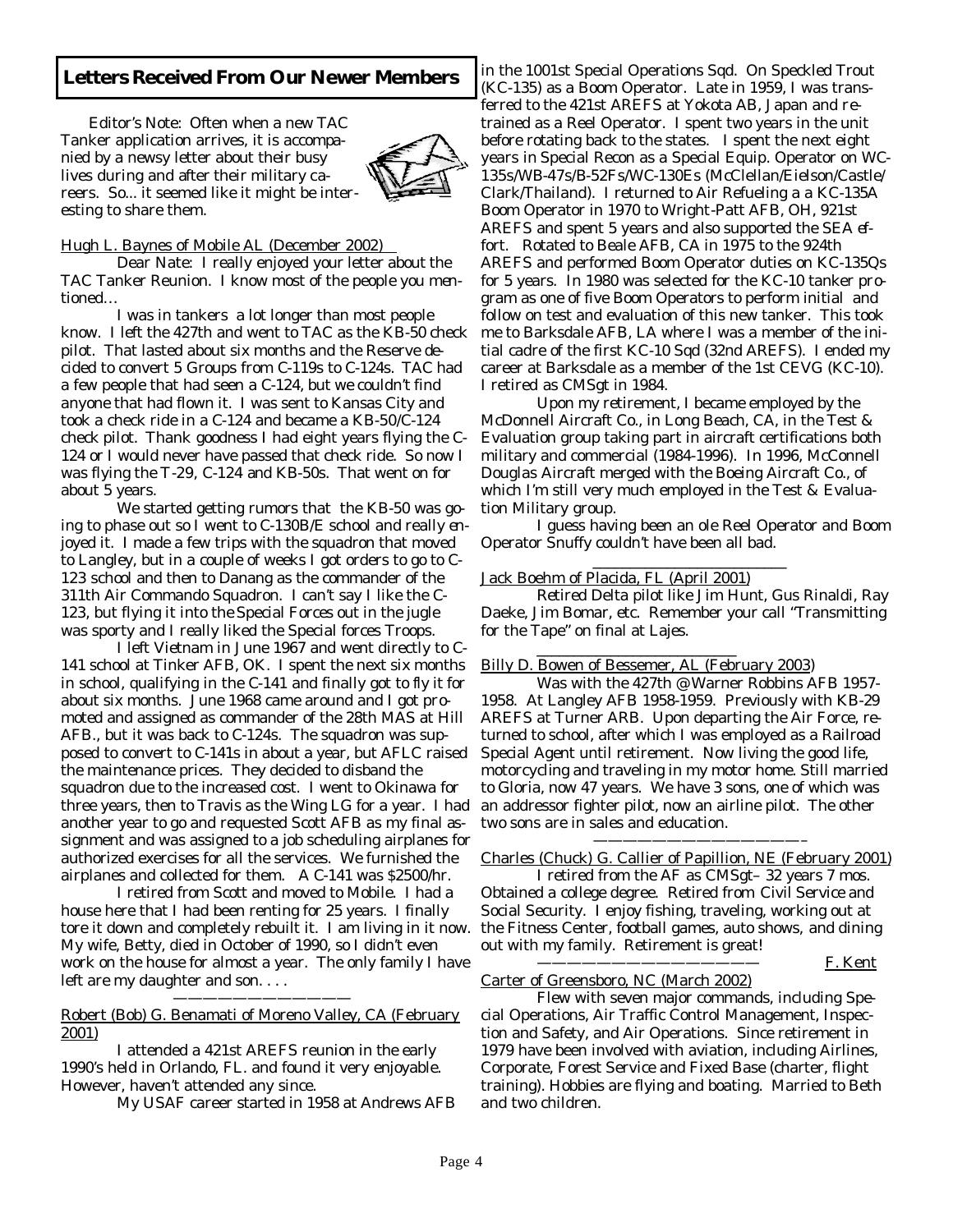#### Dick Clinton of Pensacola FL (July 2001)

 Hi Nate, I have been remiss in communicating and paying my dues. My life has taken a big change here recently. I retired from Lockheed Martin Aircraft in Marietta, GA, where I have been Chief Pilot, Operations and Training since 1983 and my wife and I sold everything and bought a motor home and are starting to tour the US, Canada and Mexico. We plan on taking a couple of years and then will build on our property in Florida. We were very involved in taking care of a lot of personal items and selling the house and few things slipped through the crack. Sorry. *(He enclosed* his *Life Membership so he wouldn't forget anymore!)*

#### William (Rip) B. Collins of Warner Robins GA (Spring 2001

 Retired Sept '74. Went to school 4 years Electrical/ Air Conditioning and opened a business in 1980: AB Bells Appliance, sold in 1990. Have been involved with volunteer and benevolence work. Just enjoying retirement.

#### $\overline{\phantom{a}}$  ,  $\overline{\phantom{a}}$  ,  $\overline{\phantom{a}}$  ,  $\overline{\phantom{a}}$  ,  $\overline{\phantom{a}}$  ,  $\overline{\phantom{a}}$  ,  $\overline{\phantom{a}}$  ,  $\overline{\phantom{a}}$  ,  $\overline{\phantom{a}}$  ,  $\overline{\phantom{a}}$  ,  $\overline{\phantom{a}}$  ,  $\overline{\phantom{a}}$  ,  $\overline{\phantom{a}}$  ,  $\overline{\phantom{a}}$  ,  $\overline{\phantom{a}}$  ,  $\overline{\phantom{a}}$ Fred B. Ewing of Los Alamitos CA (December 2001)

 $\overline{\phantom{a}}$  ,  $\overline{\phantom{a}}$  ,  $\overline{\phantom{a}}$  ,  $\overline{\phantom{a}}$  ,  $\overline{\phantom{a}}$  ,  $\overline{\phantom{a}}$  ,  $\overline{\phantom{a}}$  ,  $\overline{\phantom{a}}$  ,  $\overline{\phantom{a}}$  ,  $\overline{\phantom{a}}$  ,  $\overline{\phantom{a}}$  ,  $\overline{\phantom{a}}$  ,  $\overline{\phantom{a}}$  ,  $\overline{\phantom{a}}$  ,  $\overline{\phantom{a}}$  ,  $\overline{\phantom{a}}$ 

 After USAF joined Long Beach Police Dept. and retired now to enjoy Trout and deep sea fishing.

#### $\overline{\phantom{a}}$  ,  $\overline{\phantom{a}}$  ,  $\overline{\phantom{a}}$  ,  $\overline{\phantom{a}}$  ,  $\overline{\phantom{a}}$  ,  $\overline{\phantom{a}}$  ,  $\overline{\phantom{a}}$  ,  $\overline{\phantom{a}}$  ,  $\overline{\phantom{a}}$  ,  $\overline{\phantom{a}}$  ,  $\overline{\phantom{a}}$  ,  $\overline{\phantom{a}}$  ,  $\overline{\phantom{a}}$  ,  $\overline{\phantom{a}}$  ,  $\overline{\phantom{a}}$  ,  $\overline{\phantom{a}}$ Thomas S. Fitzgerald of Deale MD (March 2002)

 In 427th to 8/1960, Maryland ANG to 8/65: IBM retired after 28 years. Kodak retired after 12 years. Live on Chesapeake Bay, owner/manager of 200 acre forest in Berkeley Springs WV. Have 4 children, 5 grandchildren. Married to Dolores since 1958.

#### John D. Fox of Fayetteville NC (April 2002)

 $\overline{\phantom{a}}$  ,  $\overline{\phantom{a}}$  ,  $\overline{\phantom{a}}$  ,  $\overline{\phantom{a}}$  ,  $\overline{\phantom{a}}$  ,  $\overline{\phantom{a}}$  ,  $\overline{\phantom{a}}$  ,  $\overline{\phantom{a}}$  ,  $\overline{\phantom{a}}$  ,  $\overline{\phantom{a}}$  ,  $\overline{\phantom{a}}$  ,  $\overline{\phantom{a}}$  ,  $\overline{\phantom{a}}$  ,  $\overline{\phantom{a}}$  ,  $\overline{\phantom{a}}$  ,  $\overline{\phantom{a}}$ 

 Retired from active duty in April 1990. After that I took three years to work on an old farm (wife's home) and to travel. I then went back to work for a local company as Safety and Human Resource Director. I retired again in June 2001. I'm now working full time for my lovely wife, Henrianne. It was great to hear from you guys. I'm sorry I won't be able to make it to Langley in May. Best wishes to all of you.

#### $\overline{\phantom{a}}$  ,  $\overline{\phantom{a}}$  ,  $\overline{\phantom{a}}$  ,  $\overline{\phantom{a}}$  ,  $\overline{\phantom{a}}$  ,  $\overline{\phantom{a}}$  ,  $\overline{\phantom{a}}$  ,  $\overline{\phantom{a}}$  ,  $\overline{\phantom{a}}$  ,  $\overline{\phantom{a}}$  ,  $\overline{\phantom{a}}$  ,  $\overline{\phantom{a}}$  ,  $\overline{\phantom{a}}$  ,  $\overline{\phantom{a}}$  ,  $\overline{\phantom{a}}$  ,  $\overline{\phantom{a}}$ John H. Francis of San Antonio TX (February 2002)

 In AF flew C-130A at Tachikawa AB, Japan, taught pilot training T-37 at Reese AFB, TX, Spector Gun ships (C-130A) in Ubon, Thailand. Test Pilot 13 models (C-130, C-141A, C-141B, UH1; Robins AFB, GA. Maintenance supervisor C-141, T-39 at Norton AFB, CA. Retired 1982 from Norton. Since retirement San Antonio, went to Graduate School, UTSA, Biology; Guam Graduate School, Univ. of Guam, Master in Marine Biology; Niceville, FL, worked at Civil Airport; Valparaiso Library as Chief Genealogy Librarian; H& R Block as tax preparer, back to San Antonio as H&R tax advisor; teach line dancing and genealogy research.

#### $\mathcal{L}_\text{max} = \mathcal{L}_\text{max} = \frac{1}{2} \sum_{i=1}^{n} \frac{1}{2} \sum_{i=1}^{n} \frac{1}{2} \sum_{i=1}^{n} \frac{1}{2} \sum_{i=1}^{n} \frac{1}{2} \sum_{i=1}^{n} \frac{1}{2} \sum_{i=1}^{n} \frac{1}{2} \sum_{i=1}^{n} \frac{1}{2} \sum_{i=1}^{n} \frac{1}{2} \sum_{i=1}^{n} \frac{1}{2} \sum_{i=1}^{n} \frac{1}{2} \sum_{i=1}^{n} \frac{1}{2} \sum$ Sidney E. Genaux of Scio NY (Spring 2001)

 Retired in Feb. 2001 and spent a year traveling in Australia.

Marion (Diz) R. Gillaspie of Colleyville TX (Spring 2002)

 Boom operator 1954-1965 on KB-29, KB-50 and KC-97. Left USAF in 1966 and worked in Management for American Airlines for 33 years and retired in 1998. My twin brother Max was also a boom operator.

William (Bill) M. Goodwin of Denver NC (February 2002) Nate, Sorry it has taken me so long to mail in my

 $\overline{\phantom{a}}$  ,  $\overline{\phantom{a}}$  ,  $\overline{\phantom{a}}$  ,  $\overline{\phantom{a}}$  ,  $\overline{\phantom{a}}$  ,  $\overline{\phantom{a}}$  ,  $\overline{\phantom{a}}$  ,  $\overline{\phantom{a}}$  ,  $\overline{\phantom{a}}$  ,  $\overline{\phantom{a}}$  ,  $\overline{\phantom{a}}$  ,  $\overline{\phantom{a}}$  ,  $\overline{\phantom{a}}$  ,  $\overline{\phantom{a}}$  ,  $\overline{\phantom{a}}$  ,  $\overline{\phantom{a}}$ 

membership application, but things have way of getting put off. I have been visiting the website very frequently searching for old pals or at least guys I knew. I saw that Charlie Monka (my first crew chief when I was A/3c) is working at Pima!

 I retired from the AF in Nov. 1978 as MSgt. I had been promoted to Senior, but retired in lieu of the promotion. Following my service with the 427/420th AREFS, I served at Hill AFB (28th ATS (MATS), Elmendorf AFB (21st CMS (AAC), Tuy Hoa RVN Base flight (PACAF, McGuire AFB (438th OMS (MAC), Loring AFB (42nd OMS (SAC).

 On retirement, I began working for a Volvo dealership in Portland, ME,. Which eventually led to a position in North Carolina, and my own business "Bill's Volvo Clinic" operated by my wife, eldest son, Bill, and myself for the last 10 years. I'm going to include some nostalgic photos you might want for the newsletter., one is S/Sgt. C. Monka sitting at the nose wheel of #451 making out the forms in Argentia NAS, Newfoundland 1959. I'm also listing names of former members that I haven't seen listed . Thanks for listening.

#### $\overline{\phantom{a}}$  ,  $\overline{\phantom{a}}$  ,  $\overline{\phantom{a}}$  ,  $\overline{\phantom{a}}$  ,  $\overline{\phantom{a}}$  ,  $\overline{\phantom{a}}$  ,  $\overline{\phantom{a}}$  ,  $\overline{\phantom{a}}$  ,  $\overline{\phantom{a}}$  ,  $\overline{\phantom{a}}$  ,  $\overline{\phantom{a}}$  ,  $\overline{\phantom{a}}$  ,  $\overline{\phantom{a}}$  ,  $\overline{\phantom{a}}$  ,  $\overline{\phantom{a}}$  ,  $\overline{\phantom{a}}$ David B. Gruneisen of Bellville OH (February 2002)

 Married to Diana, 3 grown daughters, 2 teenage sons. In the loan business since 1962 (savings & loan, banks, mortgage companies), owner with my wife (24 years loan business) of a 10 office mortgage Broker Company. Both Diana and I are involved with short-term missions work through our church and we travel to Ukraine and Dominican Republic with mission teams (youth camps, home repairs, etc.). We keep horses on our 60+ acre farm. Looking forward to meeting you and all the other 429th folks again.

#### Fred J Hagan of St. Pete FL (October 2001)

 $\overline{\phantom{a}}$  ,  $\overline{\phantom{a}}$  ,  $\overline{\phantom{a}}$  ,  $\overline{\phantom{a}}$  ,  $\overline{\phantom{a}}$  ,  $\overline{\phantom{a}}$  ,  $\overline{\phantom{a}}$  ,  $\overline{\phantom{a}}$  ,  $\overline{\phantom{a}}$  ,  $\overline{\phantom{a}}$  ,  $\overline{\phantom{a}}$  ,  $\overline{\phantom{a}}$  ,  $\overline{\phantom{a}}$  ,  $\overline{\phantom{a}}$  ,  $\overline{\phantom{a}}$  ,  $\overline{\phantom{a}}$ 

 $\overline{\phantom{a}}$  ,  $\overline{\phantom{a}}$  ,  $\overline{\phantom{a}}$  ,  $\overline{\phantom{a}}$  ,  $\overline{\phantom{a}}$  ,  $\overline{\phantom{a}}$  ,  $\overline{\phantom{a}}$  ,  $\overline{\phantom{a}}$  ,  $\overline{\phantom{a}}$  ,  $\overline{\phantom{a}}$  ,  $\overline{\phantom{a}}$  ,  $\overline{\phantom{a}}$  ,  $\overline{\phantom{a}}$  ,  $\overline{\phantom{a}}$  ,  $\overline{\phantom{a}}$  ,  $\overline{\phantom{a}}$ 

 I have been a member of the 622nd AREFS reunion group for quite some time. After leaving the AF in 1960, I served 23 years with the City of St. Petersburg Fire Rescue. I am retired now after 10 years with the St. Pete Beach Fire Dept. as their Fire Marshall. During these years, I have maintained an active interest and kept in touch with 622 friends. .

#### James (Geech) P. Hamilton of Leesville SC (April 2002)

 Jan 1963 to C-130B with Emory Morgan. Ranch Hand RVN Sept 64-65; T-37 IP/Ck Pilot til Jun '69. F-100 D/F RVN Jan 70-71 (Little 7th AF Saigon, F-111E RAF upper Heyford 71-74, Hq 9th AF (T-39 same time) Retired AF Oct. 81. Jan 82 present, Chief Pilot/ Director of Flight Ops, University of South Carolina. Will really retire soon. One son, James Jr. is a special agent with FBI—so proud of him! Only with "the Last of the Real Heavies" for six months, but the KB-50 and TAC Tankers had a tremendous influence on my life.

#### $\frac{1}{2}$  ,  $\frac{1}{2}$  ,  $\frac{1}{2}$  ,  $\frac{1}{2}$  ,  $\frac{1}{2}$  ,  $\frac{1}{2}$  ,  $\frac{1}{2}$  ,  $\frac{1}{2}$  ,  $\frac{1}{2}$  ,  $\frac{1}{2}$  ,  $\frac{1}{2}$  ,  $\frac{1}{2}$  ,  $\frac{1}{2}$  ,  $\frac{1}{2}$  ,  $\frac{1}{2}$  ,  $\frac{1}{2}$  ,  $\frac{1}{2}$  ,  $\frac{1}{2}$  ,  $\frac{1$ John C. Hoyle of Potomac MD (January 2002)

 I served in the Federal Govt. since leaving the 431st in 1960, first with the Atomic Energy Commission, then with the Nuclear Regulatory Commission. I retired in 1999 as the Secretary of the Nuclear Reg. Comm. (Continued on Pg. 8)

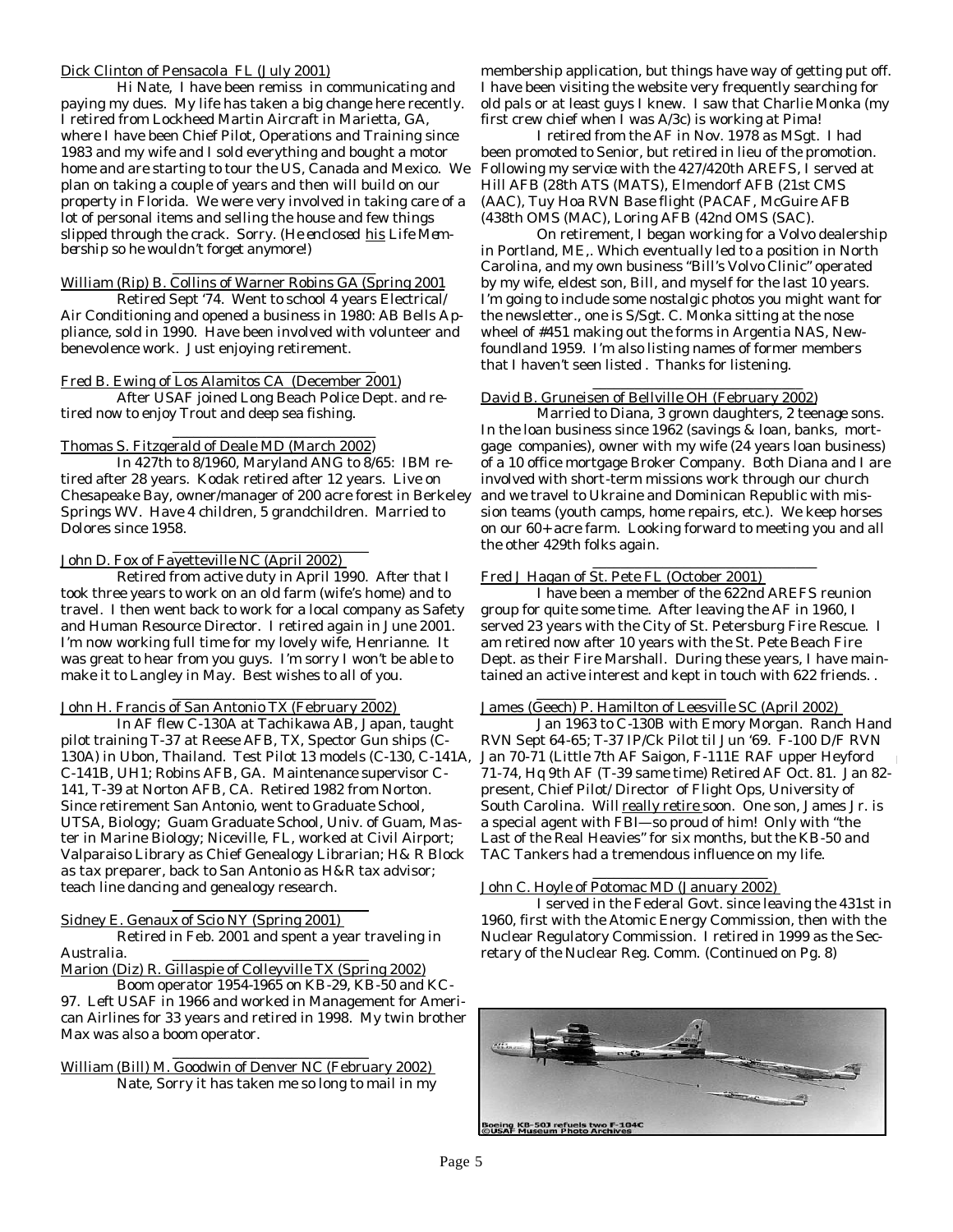#### **"I'll Take 6000"**

By "Walt" Larimer, USAF Retired, Navigator, 420th AREFS, 1957-59

 This is a true story: however, the real names, Air Force serial numbers, and Tactical Fighter Wing designations have been replaced by factitious information. Follow-on stories may involve the same personnel. If this is the case, the factitious names applied herein will be carried over to the new story.

 From the 420th Air Refueling Squadron crew member's perspective, there's an interesting difference between refueling fighters over the European continent and refueling similar type fighters over the oceans and en route to USAFE bases. The fighters assigned to wings stationed within England or the European continent usually arrived at the planned refueling location on time (or very nearly on time), whereas fighter wing deployments from bases in the USA to bases in the USAFE area were usually late — late by much as three or more hours. The new result was that in the winter, our KB-50J crews might have to wake up several hours before the cock crows, drive in complete darkness along very narrow winding British country roads to RAF Sculthorpe (our home plate), get briefed, do their preflight planning, preflight the aircraft, crank up the engines, taxi out to take off, and then be told our take-off time has been delayed by several hours because the en route fighters were delayed for some unknown reason. Worse yet, there were cases where we took off, flew to the rendezvous position (4-5 hours away) and were then told that the fighters would be late. This often led to situations where fatigue overtakes your enthusiasm, patience wears thin, and tempers begin to flare up. From the USA-based fighter pilot's perspective, he is also very tired, been compelled to fly thus far (crammed into his F-100 cockpit) as many as 8 hours, and has probably completed two previous air refuelings before arriving at our KB-50J over the Azores Islands. These two fatigue conditions can create some interesting and sometime amusing events — events that at least one Tactical Fighter Wing Commander probably wished he could replay differently.

 Such was the scenario for one of my more memorable refueling tales. I was flying with a mixed crew or a composite crew made up of qualified personnel from other crews. This was not an uncomfortable situation for me because I had flown with the Aircraft commander, the co-pilot, and the flight engineer before on other missions. We worked together as efficiently as if we were a regular crew. After I talked the lead fighter through about 20 minutes of rendezvous instructions, the first F-100 flight made visual contact with and three of them came into position to refuel. Captain Roger Switlick, our KB-50J aircraft commander, stated calmly: "You may commence refueling and take on 5000 pounds." Roger was an easy going type — a big fellow with a marvelous humor. He was frequently the brunt of friendly jokes and he even laughed at the mischievous pranks pulled on him by other officers in the 420th AREFS. I don't remember Roger ever "blowing his cool" with any other person an admirable quality.

 Immediately after authorizing the first F-100 to commence refueling, the F-100 pilot said sternly and gruffly, "I'll take 6000 pounds." We could tell by the sound of his voice and tone that this guy was really tired. Roger replied: "Sorry sir, we've been briefed to give each fighter 5000 pounds so each fighter gets enough." Then the discussion got nasty:

F-100 pilot: "I'll take 6000 pounds — enough to get to

my alternate."

 Roger: "Sorry, sir. You can only have 5000." F-100 pilot: "Do YOU know WHO this is?" ` Roger: "No sir."

 F-100 pilot: "Well" (Then a long pause. We could feel the anger factor in this guy beginning to build) "I'm Colonel O'Malley, Wing Commander of the 323rd Fighter Wing, and I want 6000 pounds!"

 At this moment, I felt sure that at least one of our equally fatigued KB-50J crewmembers in one of the three KB-50Js engaged in this refueling mission would say something smart aleck like: "Now how about THAT!" However, silence reigned heavily all around us.

 Roger, very patiently, calmly, and with determination then said: "Sir, you can only have 5000 pounds."

 By this time, O'Malley's probe had engaged the drogue and he was receiving instructions from our refueling operator.

 Col. O'Malley: "Aircraft Commander, what's your name, rank, and serial number? I'm going to report this!"

 Roger, still very calm, patient, but with a determined voice replied: "Captain Roger Switlick, AO30875609, sir."

 Again, I expected someone else in our refueling orbit to say something like "So THERE too!" but, again to my surprise, there was silence. The only words spoken were that of our refueling operator, who informed Col. O'Malley he had now received 5000 pounds, was shutting off the flow of JP-4, and to disengage from the drogue.

 O'Malley disengaged without a word being said, flew off, and several more F-100s soon came into position for refueling. You can be sure every F-100 pilot in that fighter wing deployment heard the words of their Wing Commander. Even our KB-50J ground spare aircraft crew at Lajes Air Base heard this conversation. From here on, there was far less UHF communications than normal and an unusual absence of drogue engagement problems (normally encountered by less experienced, USA-based, F-100 pilots). I can only reconcile the behavior of these equally fatigued F-100 pilots as being totally embarrassed by the conduct of their Wing Commander and wanted to compensate by executing their air refueling operations with great style and unanticipated expertise. You can imagine the talk around the O'Club bar at their destination that same evening. The remainder of the refueling mission went extremely well for all three of our KB-50Js. We flew back to Sculthorpe tired but very proud of our conduct.

 O'Malleys report (if ever written and filed) was never received at RAF Sculthorpe. I know all of our 420th AREFS crewmembers participating in that mission would be willing to defend Roger in front of our 47th Bomb Wing Commander had this report ever been received. Every 420th crewmember on that mission as well as those back at Sculthorpe were extremely proud of Roger, the easy going but competent aircraft commander, who **never** blew his cool. Wonder where Roger and O'Malley are today? Roger probably continued to fly as a very dependable and safe "line pilot" for the rest of his Air Force career, avoiding "desk" jobs in every way possible, and eventually retired as a Major. One wonders if O'Malley was ever promoted to Brigadier General? Sometimes this kind of officer continually gets ahead in a military career without getting caught along the way.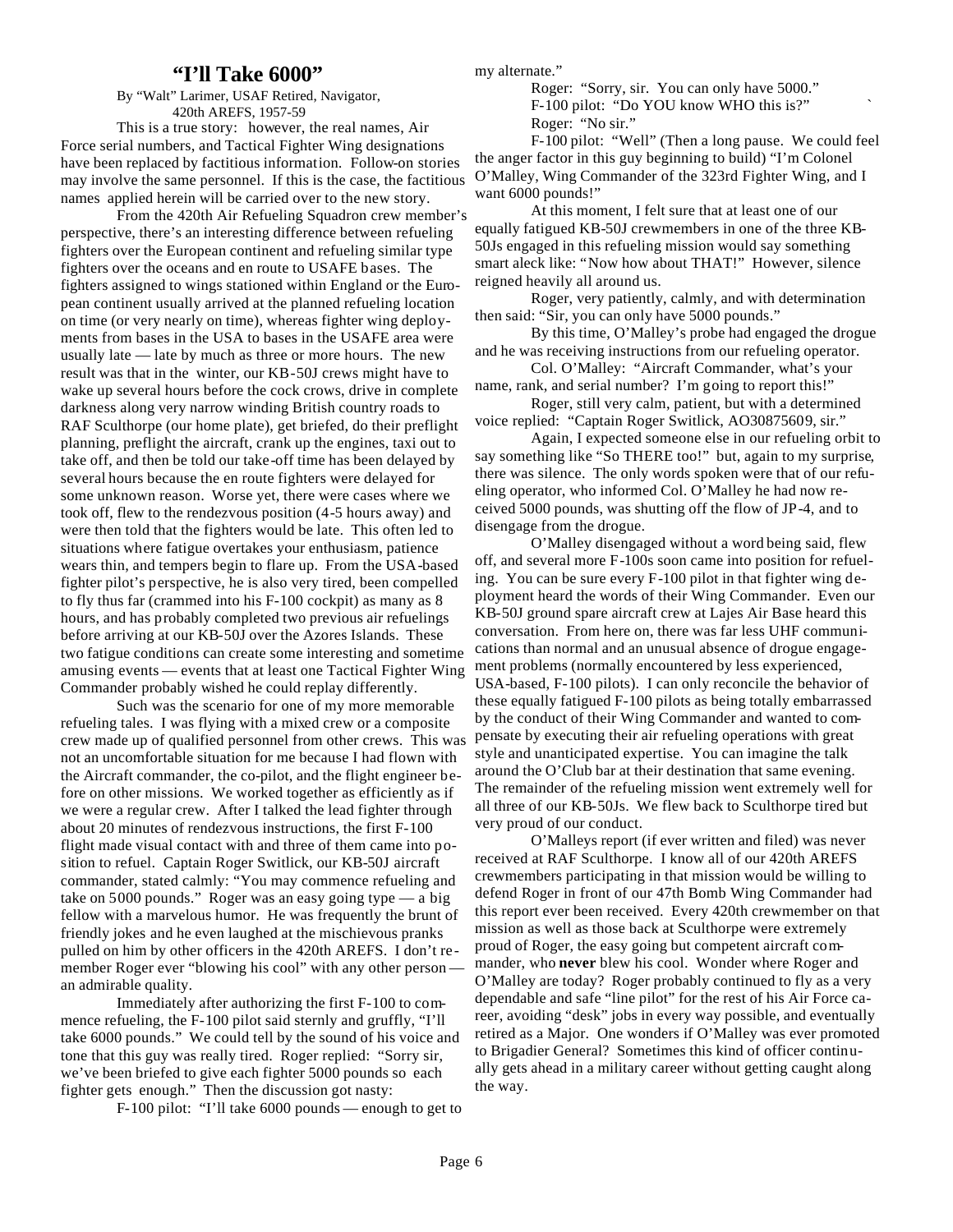# **Bits and Obits**

George F. Gebhardt, sent a note that his beloved wife, Beverley Jean, passed away on 27 November 02 after battling cancer for ten years. "A real Trooper," Bev was at home with family under Hospice care. George is at 4901Daffodil #264, McAllen TX 78501.

 *Gil Switzer has passed the word that Harry H. Rhyner, MSGT, USAF RET passed away on 21 December 02. He was a member of the 420 and 429th and served 20 years. He and Gill served together at Langley as RO's and at Sheppard AFB as IFR instructors. He is survived by his wife Audrey of 217 W. 11th Ave, Oshkosh WI 54901.* 

Jake Jacobson, one of our dedicated members lost his wife Frances of 44 years to lung cancer on 16 January 03. Jake was a RO in the 427th. There was a memorial on the 19th with family and friends in attendance. Jake is at N4409 Kettle View Rd, Plymouth WI 53073. Their family included two sons, Gordon and Craig and a daughter, Andrea and a granddaughter, Ann Marie .  *Another sad note to re-*

*lay is from Warren Polson, who reported the passing of Lt.Col Harry Stafford, 420th. While not a member of TTAL, many may have known him. He was buried in Arlington National Cemetery on 21 January 03. He was survived by his wife, Dorothy, PO Box 714, Van Vleck TX 77482.*

 Two memos from Marguerite "Maggi" Iverson regarding the passing of friends in the organization. First mentioned was the passing of Tom Lendrum of the 420th. He was on the Non-active TAC Tanker Roster. Next was the news that Lorraine Polson, wife of Warren Polson died on 24 February 03, in Navarre, FL. Lorraine had been in an Alzheimer's Care Facility for over a year. Husband Warren was recuperating from Chemo and just out of the hospital. Their address is 8013 Newport Street, Navarre, FL 32566.

 *Paulette Andrews, the daughter of James P. Foley, a WWII Flight Engineer wrote us that he had received his final POCS on 7 January 03. We last saw him in Tampa and learned he was enjoying volunteer work. His widow* 

## One of Our Own Heros

 *Last year we received a clipping from the Sculthorpe (England) Weekly News Summary dated May 3, 1957. It seems that due to Harry Rhyner's passing recently (see obit column) this would be an appropriate time to share the story.* 

UNTANGLES JET: Eleven crew members' lives and two aircraft were saved on 22 April by a cool headed, quick thinking sergeant of the 420th Air Refueling Squadron, during a routine refueling mission over France.

 While the 420th's KB-50 tanker was in the process of dry run refueling practice, its drogue became hooked on the extrusions of the F-100 piloted by 1st Lt William E. Enyart, 492nd FBS, 48th FBW, which the tanker was

connecting with, causing the receiver plane to became entangled with the hose. The young student operator, A/3c Earl R. Bouchillon instinctively called for his instructor, T/Sgt Harry H. Rhyner to take over the delicate and dangerous situation.

 Refueling by the probe and drogue method being a new technique, there were no written instructions available. Sgt. Rhyner had only his imagination to guide him to success or disaster during those moments.

 With steady calmness, Sgt Rhyner carefully directed the jet pilot, Lt Enyart, over the radio relay system to "move forward . . . Back . . . To the left a little. . . Easy to the right. . . Now climb slowly" —until, at last the jet was free from the hose and finally from the drogue. By Lt Enyart's being cool and level headed, maintaining his speed and position, he was relieved of a predicament that most probably would have plunged both planes and both crews to destruction. The jet and the tanker, piloted by Capt. Bayard W. Hyde, returned safely to their bases.



T/Sgt Harry H. Rhyner, 420th Air Refueling Sqd. Shows how he operated the hose reel control in the KB-50 tanker.

 *Shortly after this incident, T/Sgt Rhyner was awarded a Commendation Ribbon for heroic action during this flight by General Ernest Moore, commander of the Third Air Force.*

*is Katherine Foley, 7887 134th St. No., Seminole FL 33776 for those of you who would like to send condolences*.

 Roy Marler sent a note to report the passing of one of our "Old Time" Boom/Reel Operators, Thomas D. Mack (line 665 in 2002 Directory) on 12 March 03 in Newport News, VA. Tom and Roy served together as gunners aboard the SB29s at Okinawa beginning the latter part of 1951. "We were both reassigned to the 345th Bomb Group (B-26) at Langley in 1953 then to the 429th as Boom Operators in 1955. Tom then was assigned as an instructor in Inflight Refueling Systems with the Mobile Training Detachments. In that position, he remained in close contact with his old friends in the Tanker squadrons.

 Tom suffered a stroke in 1993 and was confined to a bed or wheel chair after that time. After retiring from the Air Force about 1970, he and his wife Theo made their home in Hampton with their two sons living nearby. Theo will continue to live at their home."

 The Marlers visited with Tom during the Hampton Reunion and he enjoyed hearing about the Tanker guys and their days together in the gas haulers.